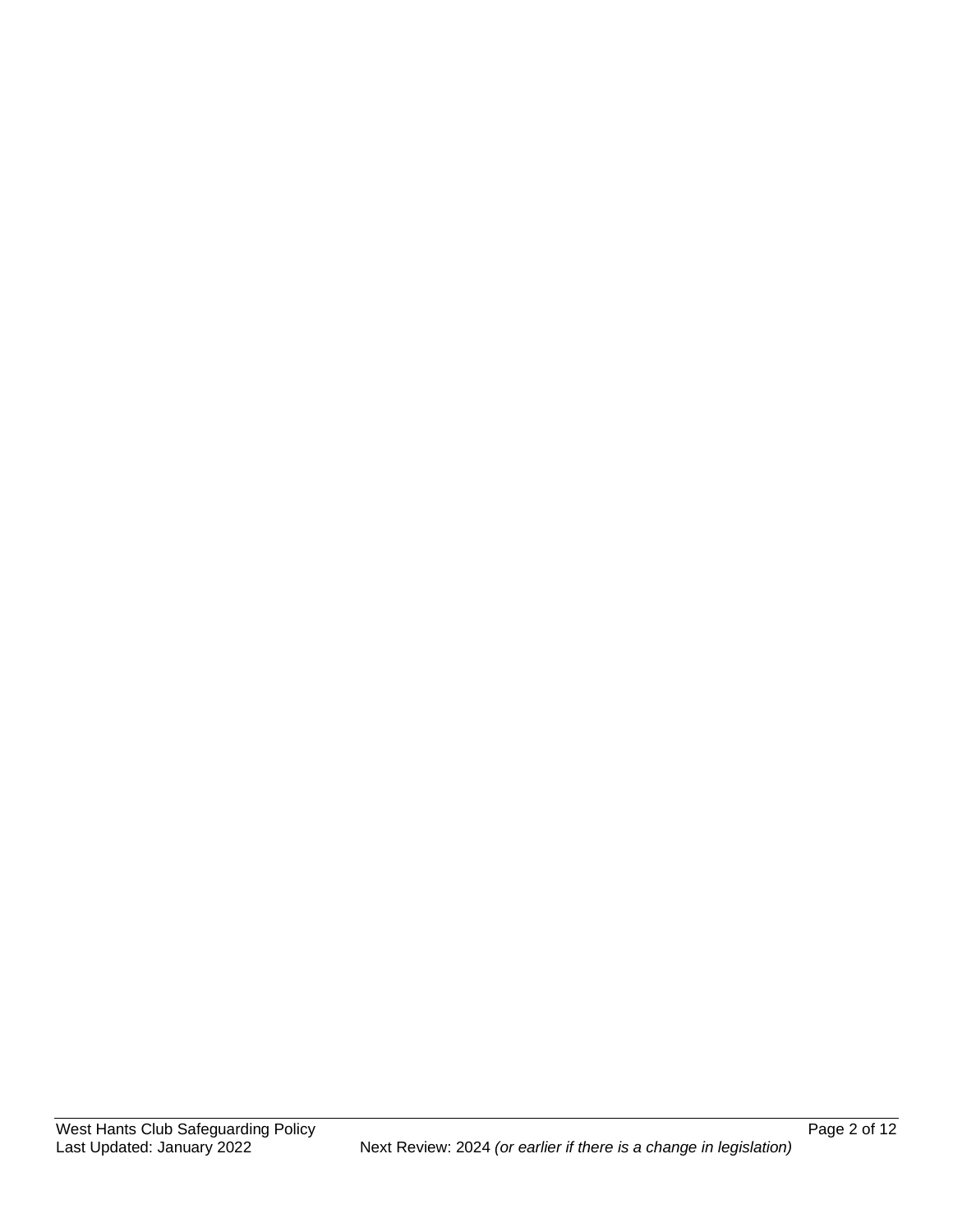### Reporting a Safeguarding Concern within the Tennis Environment

How to respond to concerns that arise within a tennis environment.

For Tennis Wales / Tennis Scotland cases, on-going consultation will take place with them.



West Hants Club Safeguarding Policy **Page 3 of 12** Nest Hants Club Safeguarding Policy

Last Updated: January 2022Next Review: 2024 *(or earlier if there is a change in legislation)*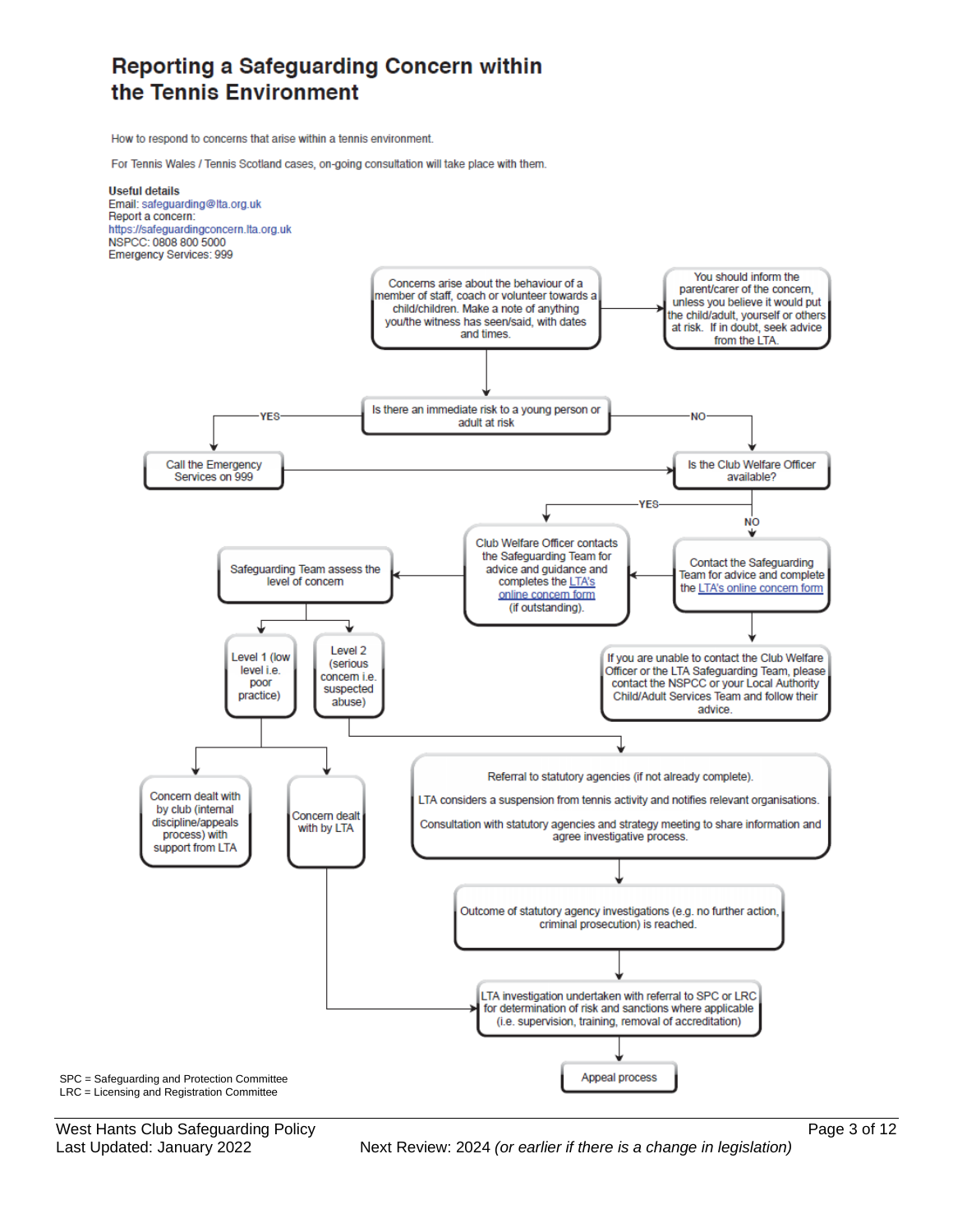## **Safeguarding Policy**

#### **1. Policy statement**

The West Hants Club is committed to prioritising the well-being of all children and adults at risk, promoting safeguarding in our club at all times, including all programmes and events we run. All activities, events and trips arranged by the club run in accordance with the LTA's Safeguarding at Events and Competitions guidance. This Policy strives to minimise risk, deliver a positive tennis experience for everyone and respond appropriately to all safeguarding concerns/disclosures.

#### **2. Use of terminology**

**Child:** a person under the age of eighteen years.

Note that some legislation in Scotland defines a child as a person under sixteen years old. However, where there is any safeguarding concern, anyone under the age of 18 is regarded as a child unless advised otherwise by the LTA Safeguarding Team .

**Adult at risk:** a person aged eighteen years or over who is, or may be, in need of community care services by reason of disability, age or illness; and is, or may be, unable to take care of, or unable to protect him or herself against abuse or neglect.

**Safeguarding children:** protecting children from abuse and neglect, preventing the impairment of children's health or development, ensuring that they grow up in circumstances consistent with the provision of safe and effective care, and taking action to enable all children to have the best life chances.

**Safeguarding adults at risk:** protecting adults from abuse and/or neglect. Enabling adults to maintain control over their lives and make informed choices without coercion. Empowering adults at risk, consulting them before taking action, unless someone lacks the capacity to make a decision, or their mental health poses a risk to their own or someone else's safety, in which case, always acting in his or her best interests.

*(See appendix A for full glossary of terms)*.

#### **3. Scope**

This Policy is applicable to all staff, volunteers, committee members, coaches and club members and nonmembers. It is in line with national legislation and applicable across the UK.

Advice, guidance and support is available from the LTA Safeguarding Team.

#### **4. Responsibility for the implementation of the Safeguarding Policy, Code of Conduct and Reporting Procedure**

#### **SAFEGUARDING IS EVERYONE'S RESPONSIBILITY: NOT RESPONDING TO A SAFEGUARDING CONCERN IS NOT AN OPTION.**

- Our club's committee has overall accountability for this Policy and its implementation
- Our club Welfare Officer **Sarah-Jane Wright** is responsible for updating this Policy in line with legislative and club developments
- All individuals involved in/present at the club are required to adhere to the Policy and Code of Conduct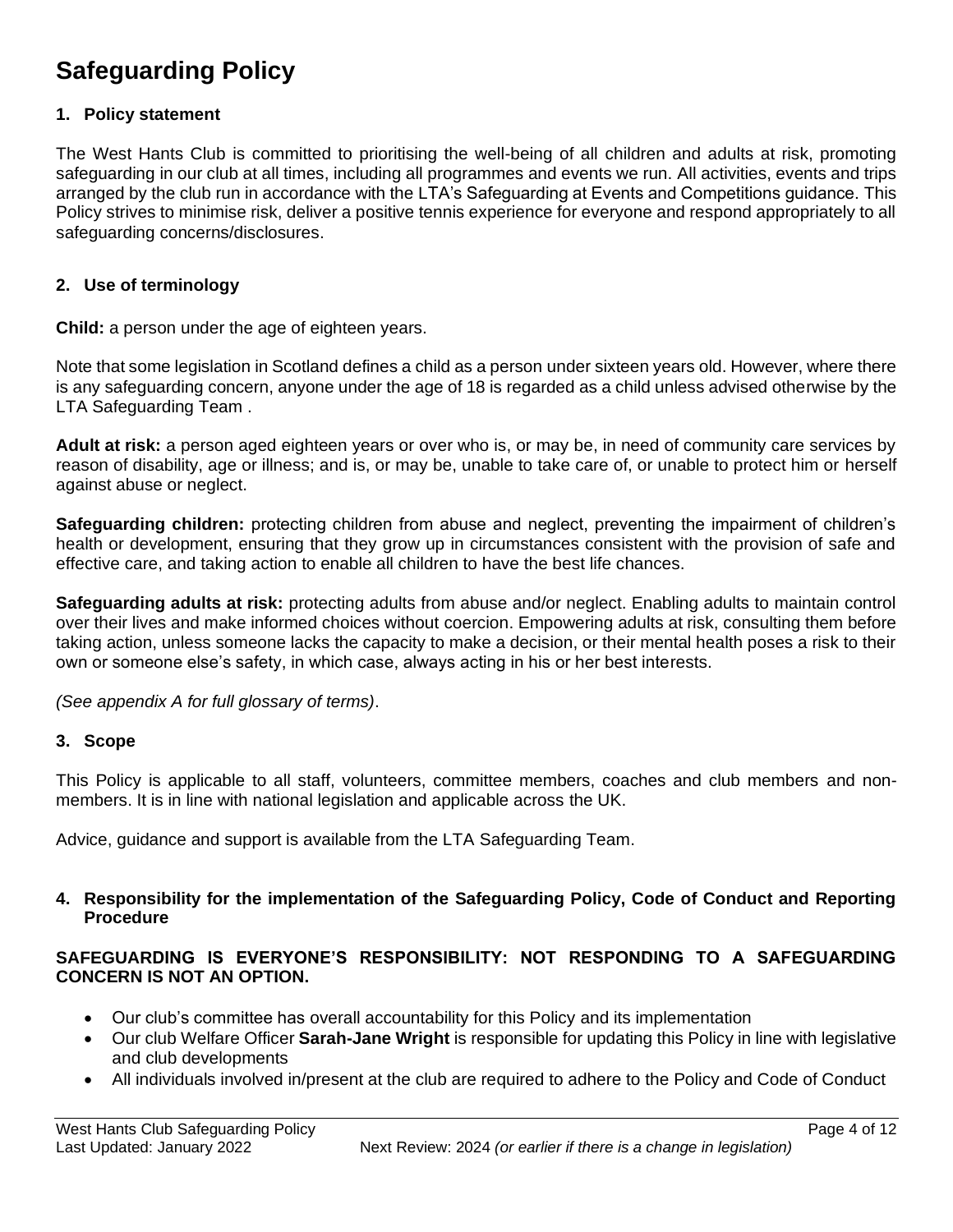• The LTA Safeguarding Team and Tennis Scotland, Tennis Wales and Tennis Foundation Safeguarding Leads can offer support to help clubs proactively safeguard.

#### **Where there is a safeguarding concern/disclosure:**

- The individual who is told about, hears, or is made aware of the concern/disclosure is responsible for following the Reporting a Safeguarding Concern Procedure shown in the flowchart at the beginning of this policy. Unless someone is in immediate danger, they should inform their club Welfare Officer, LTA Safeguarding Team or National Safeguarding Lead.
- The club Welfare Officer and Safeguarding Leads are responsible for reporting safeguarding concerns to the LTA Safe Safeguarding Team.
- The LTA Safeguarding Team is responsible for assessing all safeguarding concern/disclosures that are reported to them and working with the club Welfare Officer and National Safeguarding Leads to follow up as appropriate on a case-by-case basis, prioritising the well-being of the child/ adult at risk at all times. Dependent on the concern/disclosure, a referral may be made to:
	- o The police in an emergency (999);
	- **o** Local Authority Children's Services [\(Childrensfirstresponse@bcpcouncil.gov.uk\)](mailto:Childrensfirstresponse@bcpcouncil.gov.uk/) / Out of Hours Service: [childrensoohs@bcpcouncil.gov.uk](mailto:childrensoohs@bcpcouncil.gov.uk) (Tel: 01202 738256)
	- o Local Authority Adult Services *(Adult Social Care Contact Centre : 01202 123654 [asc.contactcentre@bcpcouncil.gov.uk](mailto:asc.contactcentre@bcpcouncil.gov.uk)*
	- $\circ$  Designated Officer (England only) for concerns/disclosures about a member of staff, consultant, coach, official or volunteer *[LADO@bcpcouncil.gov.uk](mailto:LADO@bcpcouncil.gov.uk) (Tel : 01202 817600)*

#### **5. Breaches of the Safeguarding Policy, Code of Conduct and Reporting Procedure**

Breaches of this Policy and/or failure to comply with the outlined responsibilities may result in the following:

- Disciplinary action leading to possible exclusion from the club, dismissal and legal action
- Termination of current and future roles within the club and roles in other clubs, the LTA, Tennis Wales, Tennis Scotland and the Tennis Foundation*.*

Actions taken by players, parents or carers, staff, consultants, volunteers, officials, coaches inside or outside of the club that are seen to contradict this Policy may be considered a violation of this Policy.

Where an appeal is lodged in response to a safeguarding decision made by the club, the individual should adhere to the club's appeal procedure.

#### **6. Whistleblowing**

Safeguarding children and adults at risk requires everyone to be committed to the highest possible standards of openness, integrity and accountability. As a club, we are committed to encouraging and maintaining a culture where people feel able to raise a genuine safeguarding concern and are confident that it will be taken seriously.

#### **What is whistle blowing?**

In the context of safeguarding, "whistle blowing" is when someone raises a concern about the well-being of a child or an adult at risk.

A whistle blower may be:

- a player;
- a volunteer:
- a coach:
- other member of staff;
- an official: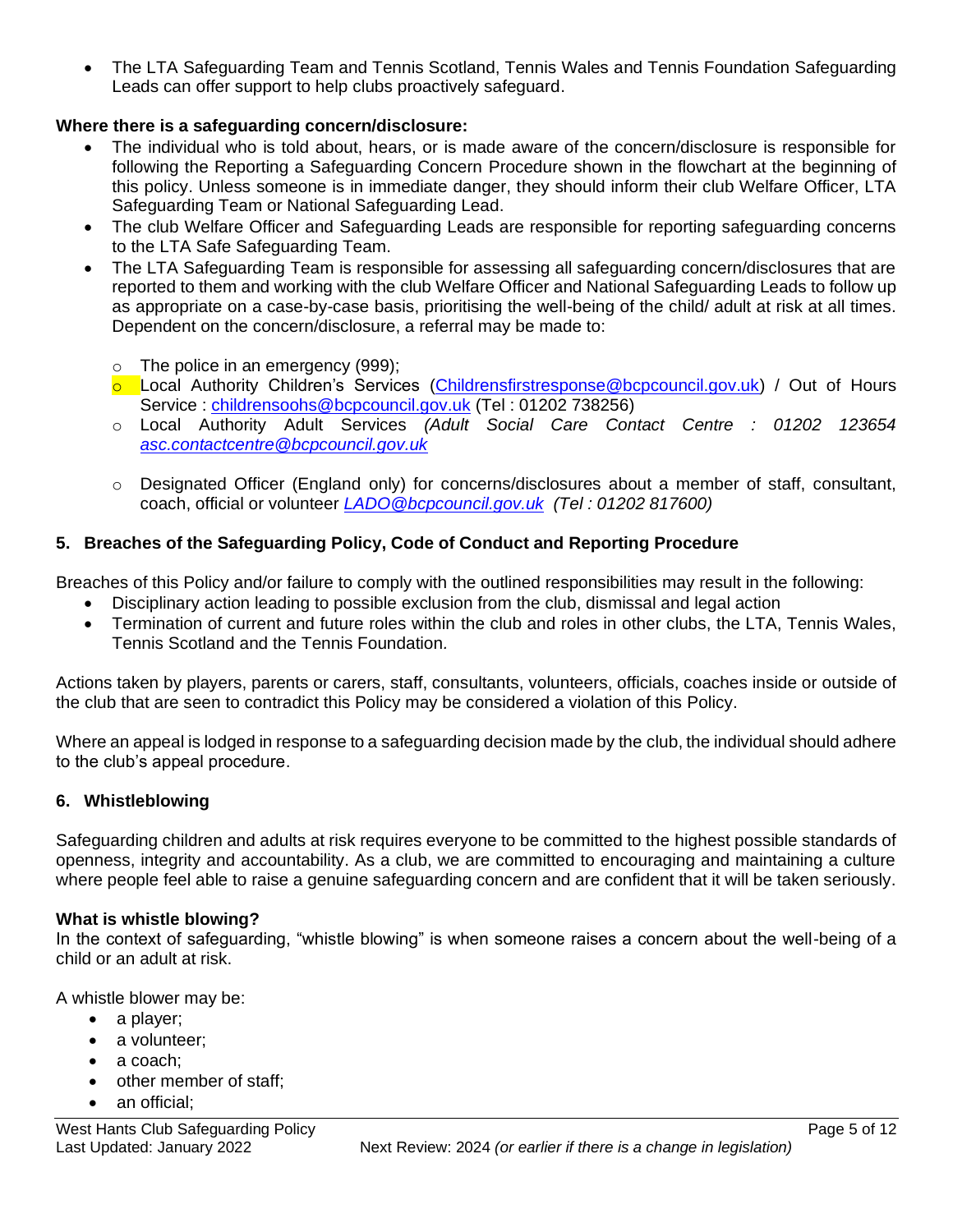- a parent;
- a member of the public.

#### **How to raise a concern about a child or an adult at risk at the club**

If a child or an adult at risk is in immediate danger or risk of harm, the police should be contacted by calling 999.

Where a child or an adult at risk is not in immediate danger, any concerns about their well-being should be made without delay to the Club Welfare Officer. The Club Welfare Officer will pass the details of the concern on to the LTA Safeguarding Team at the earliest opportunity and the relevant local authority and the police will be contacted, where appropriate.

If, however, the whistle blower does not feel comfortable raising a concern with the Club Welfare Officer, the whistle blower should contact the LTA Safeguarding Team directly, the Local Authority Designated Officer (LADO) or the NSPCC on 0808 800 5000.

The Club Welfare Officer can be contacted on: Sarah-Jane Wright [\(Sarahjane.wright@westhants.co.uk](mailto:Sarahjane.wright@westhants.co.uk) / Tel 01202 519455)

#### **Information to include when raising a concern**

The whistle blower should provide as much information as possible regarding the incident or circumstance which has given rise to the concern, including:

- their name and contact details (unless they wish to remain anonymous);
- names of individuals involved;
- date, time and location of incident/circumstance; and
- whether any witnesses were present.

#### **What happens next?**

All concerns raised by a whistle blower about the well-being of a child or an adult at risk will be taken seriously and every effort will be made to deal with each concern fairly, quickly and proportionately.

If the whistle blower does not believe that the concern has been dealt with appropriately and wishes to speak to someone outside the club or the LTA Safeguarding Team, the NSPCC Whistleblowing advice line should be contacted on 0800 028 0285 or by emailing [help@nspcc.org.uk.](mailto:help@nspcc.org.uk)

#### **Support**

The club will not tolerate any harassment, victimisation or unfair treatment of, and will take appropriate action to protect, whistle blowers when they raise a concern in good faith.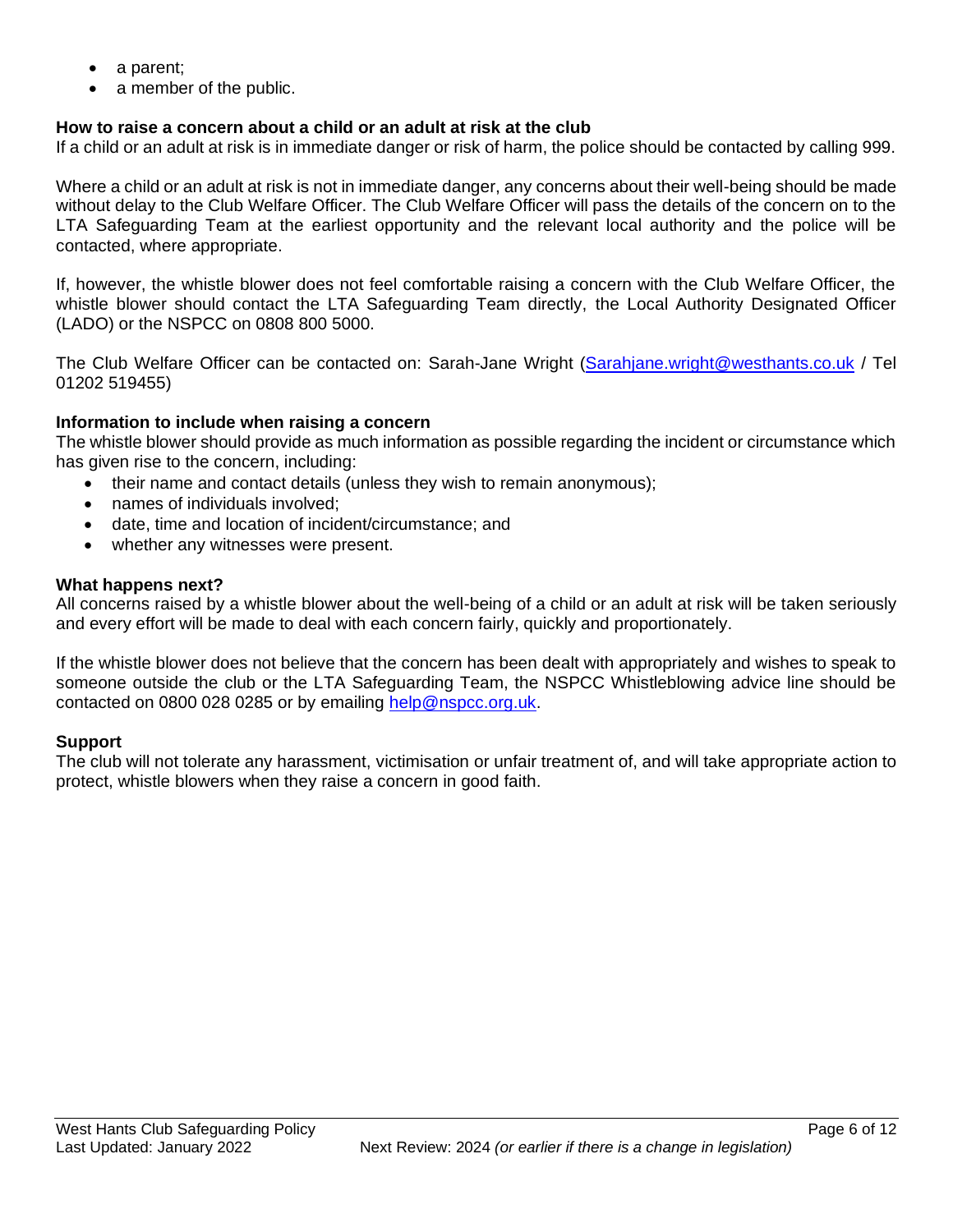# **Codes of Conduct**

#### **All members of staff, volunteers and members agree to:**

- Prioritise the well-being of all children and adults at risk at all times
- Treat all children and adults at risk fairly and with respect
- Be a positive role model. Act with integrity, even when no one is looking
- Help to create a safe and inclusive environment both on and off court
- Not allow any rough or dangerous behaviour, bullying or the use of bad or inappropriate language
- Report all allegations of abuse or poor practice to the club Welfare Officer
- Not use any sanctions that humiliate or harm a child or adult at risk
- Value and celebrate diversity and make all reasonable efforts to meet individual needs
- Keep clear boundaries between professional and personal life, including on social media
- Have the relevant consent from parents/carers, children and adults before taking or using photos and videos
- Refrain from making physical contact with children or adults unless it is necessary as part of an emergency or congratulatory (e.g. handshake / high five)
- Refrain from smoking and consuming alcohol during club activities or coaching sessions
- Ensure roles and responsibilities are clearly outlined and everyone has the required information and training
- Avoid being alone with a child or adult at risk unless there are exceptional circumstances
- Refrain from transporting children or adults at risk, unless this is required as part of a club activity (e.g. away match) and there is another adult in the vehicle
- Not abuse, neglect, harm or discriminate against anyone; or act in a way that may be interpreted as such
- Not have a relationship with anyone under 18 for whom they are coaching or responsible for
- Be acutely aware of the power that coaches and coaching assistants develop over players in the coaching relationship and avoid any intimacy (sexual or otherwise) with players

#### **All children agree to:**

- Be friendly, supportive and welcoming to other children and adults
- Play fairly and honestly
- Respect club staff, volunteers and Officials and accept their decisions
- Behave, respect and listen to your coach
- Take care of your equipment and club property
- Respect the rights, dignity and worth of all participants regardless of age, gender, ability, race, culture, religion or sexual identity
- Not use bad, inappropriate or racist language, including on social media
- Not bully, intimidate or harass anyone, including on social media
- Not smoke, drink alcohol or drugs of any kind on club premises or whilst representing the club at competitions or events
- Talk to the club Welfare Officer about any concerns or worries they have about themselves or others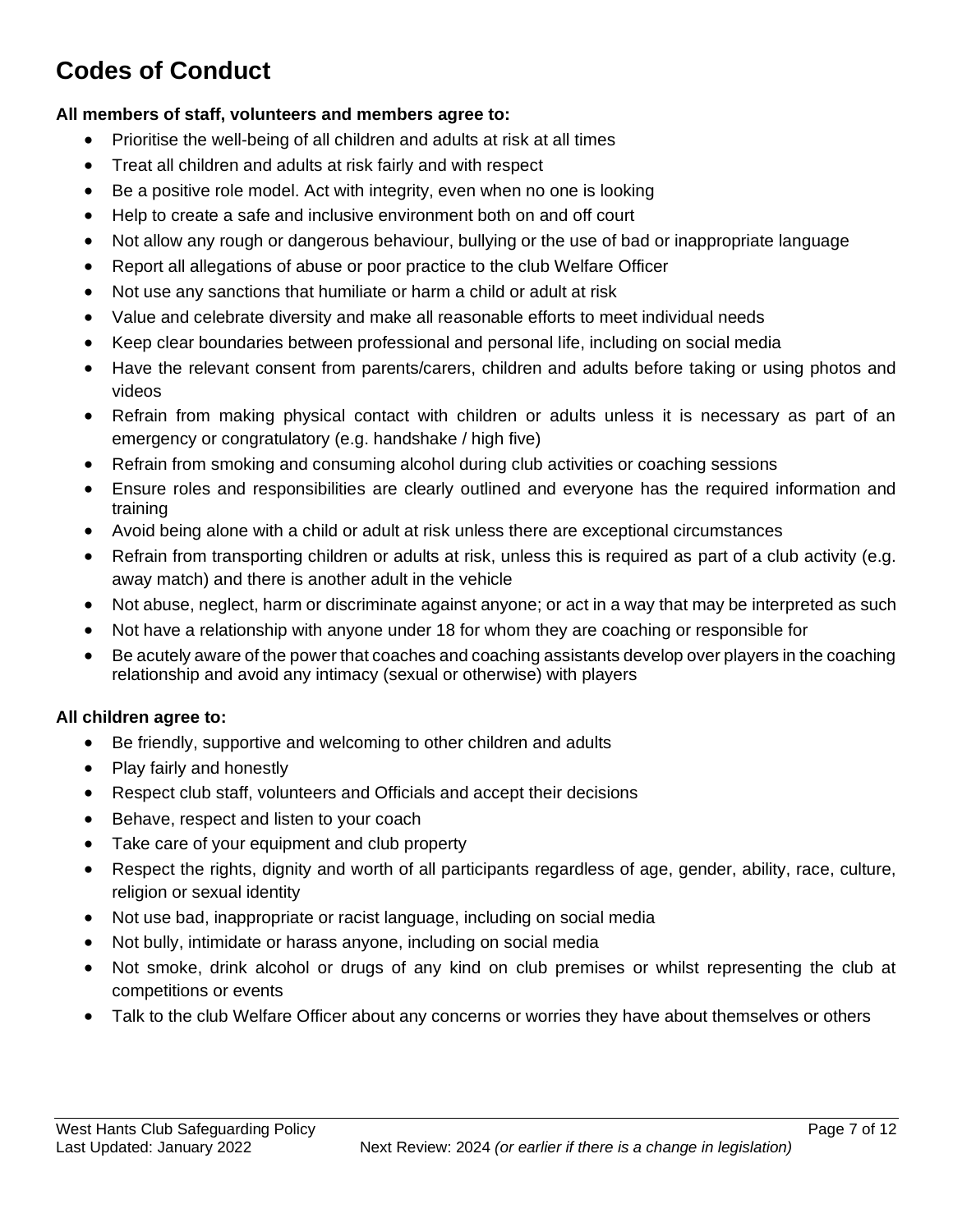#### **All parents and carers agree to:**

- Positively reinforce your child and show an interest in their tennis
- Use appropriate language at all times
- Be realistic and supportive
- Never ridicule or admonish a child for making a mistake or losing a match
- Treat all children, adults, volunteers, coaches, officials and members of staff with respect
- Behave responsibly at the venue; do not embarrass your child
- Accept the official's decisions and do not go on court or interfere with matches
- Encourage your child to play by the rules, and teach them that they can only do their best
- Deliver and collect your child punctually from the venue
- Ensure your child has appropriate clothing for the weather conditions
- Ensure that your child understands their code of conduct
- Adhere to your venue's safeguarding policy, diversity and inclusion policy, rules and regulations
- Provide emergency contact details and any relevant information about your child including medical history

This Policy is reviewed every two years (or earlier if there is a change in national legislation).

This Policy is recommended for approval by:

Club Committee Chair Edwin Bessant Date:25<sup>th</sup> January 2022

Club Welfare Officer *Sarah-Jane Wright* Date:25th January 2022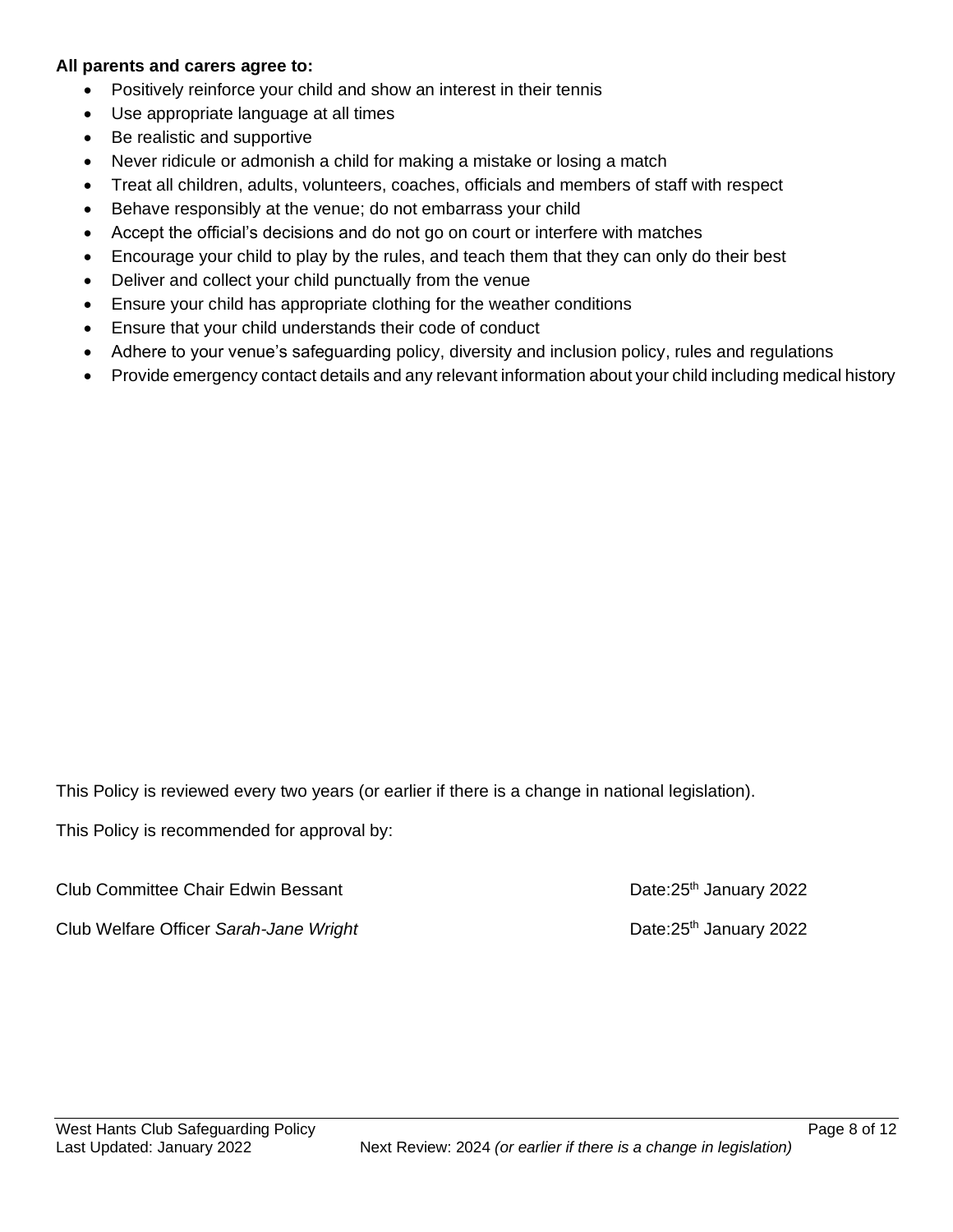## **Appendix A: Glossary of Terms**

**Safeguarding:** protecting **children** from abuse and neglect, preventing the impairment of children's health or development, ensuring that children are growing up in circumstances consistent with the provision of safe and effective care, and taking action to enable all children to have the best life chances. Enabling **adults at risk** to achieve the outcomes that matter to them in their life; protecting their right to live in safety, free from abuse and neglect. Empowering and supporting them to make choices, stay safe and raise any concerns. Beginning with the assumption that an individual is best-placed to make decisions about their own wellbeing, taking proportional action on their behalf only if someone lacks the capacity to make a decision, they are exposed to a lifethreatening risk, someone else may be at risk of harm, or a criminal offence has been committed or is likely to be committed.

#### **Abuse and neglect**

**Physical abuse:** A form of abuse which may involve hitting, shaking, throwing, poisoning, burning or scalding, drowning, suffocating or otherwise causing physical harm to a child or adult at risk. Physical harm may also be caused when a parent or carer fabricates the symptoms of, or deliberately induces illness

**Sexual abuse:** Involves forcing or enticing a child or young person to take part in abuse sexual activities, not necessarily involving a high level of violence, whether or not the child is aware of what is happening. The activities may involve physical contact, including assault by penetration (for example, rape or oral sex) or non-penetrative acts such as masturbation, kissing, rubbing and touching outside of clothing. They may also include non-contact activities, such as involving children in looking at, or in the production of, sexual images, watching sexual activities, encouraging children to behave in sexually inappropriate ways, or grooming a child in preparation for abuse (including via the internet). Sexual abuse is not solely perpetrated by adult males. Women can also commit acts of sexual abuse, as can other children

**Emotional abuse:** The persistent emotional maltreatment of a child or adult at risk such as to cause severe and persistent adverse effects on their emotional development. It may involve conveying to a child/ adult at risk that they are worthless or unloved, inadequate, or valued only insofar as they meet the needs of another person; not giving them opportunities to express their views; deliberately silencing them or 'making fun' of what they say or how they communicate. It may feature age or developmentally inappropriate expectations being imposed, including interactions that are beyond a child or adult at risk's developmental capability, as well as overprotection and limitation of exploration and learning, or preventing them participating in normal social interaction. It may involve seeing or hearing the ill-treatment of another. It may involve serious bullying (including cyber bullying), causing a child or adult at risk to feel frightened or in danger, or the exploitation or corruption of children. Some level of emotional abuse is involved in all types of maltreatment of a child, though it may occur alone.

**Neglect:** The persistent failure to meet a child/ adult at risk's basic physical and/or psychological needs, likely to result in the serious impairment of their health or development. It may involve a parent or carer failing to:

- $\circ$  provide adequate food, clothing and shelter (including exclusion from home or abandonment);
- $\circ$  protect a child/ adult at risk from physical and emotional harm or danger;
- ensure adequate supervision (including the use of inadequate care-givers); or
- o ensure access to appropriate medical care or treatment.

It may also include neglect of, or unresponsiveness to, a child's or adult at risk's basic emotional needs. Neglect may occur during pregnancy as a result of maternal substance abuse.

#### **Additional examples of abuse and neglect of adults at risk**

**Financial abuse**: having money or property stolen; being defrauded; being put under pressure in relation to money or other property; and having money or other property misused.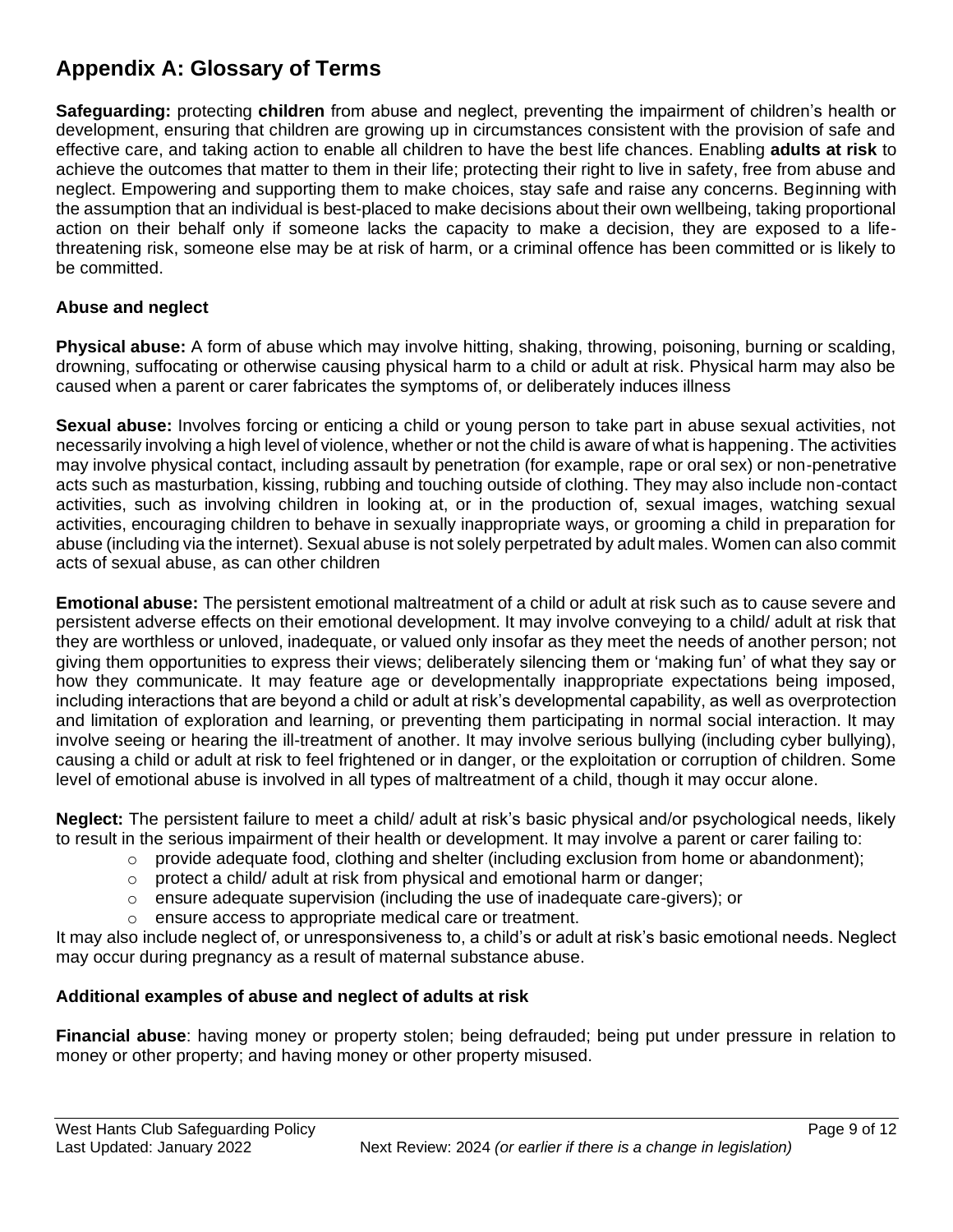**Discriminatory abuse**: treating someone in a less favourable way and causing them harm, because of their age, gender, sexuality, gender identity, disability, socio-economic status, ethnic origin, religion and any other visible or non-visible difference.

**Domestic abuse**: includes physical, sexual, psychological or financial abuse by someone who is, or has been a partner or family member. Includes forced marriage, female genital mutilation and honour-based violence (an act of violence based on the belief that the person has brought shame on their family or culture). Domestic abuse does not necessarily involve physical contact or violence.

**Psychological abuse:** including emotional abuse, threats of harm or abandonment, deprivation of contact, humiliation, blaming, controlling, intimidation, coercion, harassment, verbal abuse, isolation or withdrawal from services or supportive networks.

**Organisational abuse**: where the needs of an individual are not met by an organisation due to a culture of poor practice or abusive behaviour within the organisation.

**Self-neglect:** behaviour which threatens an adult's personal health or safety (but not that of others). Includes an adult's decision to not provide themselves with adequate food, clothing, shelter, personal hygiene, or medication (when indicated), or take appropriate safety precautions

**Modern slavery**: encompasses slavery, human trafficking, criminal and sexual exploitation, forced labour and domestic servitude. Traffickers and slave masters use whatever means they have at their disposal to coerce, deceive and force individuals into a life of abuse, servitude and inhumane treatment.

- A person who is being abused may experience more than one type of abuse
- Harassment, and bullying are also abusive and can be harmful
- Female Genital Mutilation (FGM) is now recognised as a form of physical, sexual and emotional abuse that is practised across the UK
- Child Sexual Exploitation is recognised as a form of sexual abuse in which children are sexually exploited for money, power or status
- Child trafficking is recognised as child abuse where children are often subject to multiple forms of exploitation. Children are recruited, moved or transported to, or within the UK, then exploited, forced to work or sold
- People from all cultures are subject to abuse. It cannot be condoned for religious or cultural reasons
- Abuse can have immediate and long-term impacts on someone's well-being, including anxiety, depression, substance misuse, eating disorders and self-destructive Conducts, offending and anti-social **Conduct**
- Those committing abuse are most often adults, both male and female. However, child-to-child abuse also takes place.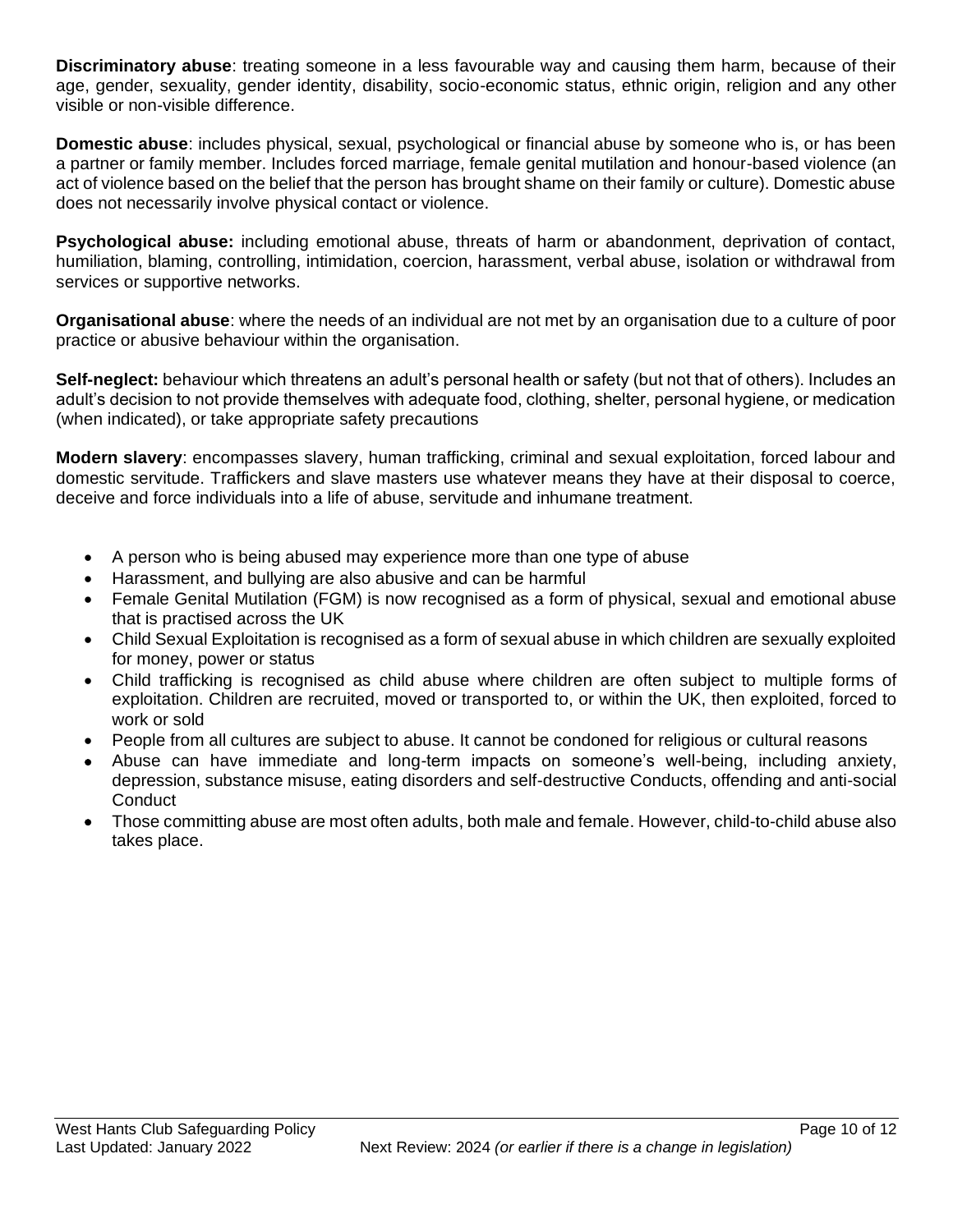## **Appendix B: What to do if a disclosure from a child or adult at risk is made to you:**

- 1. **Listen** carefully and calmly to the individual
- 2. **Reassure** the individual that they have done the right thing and what they have told you is very important
- 3. **Avoid questioning** where possible, and never ask leading questions
- 4. **Do not promise secrecy**. Let the individual know that you will need to speak to the Welfare Officer/LTA Safeguarding Team because it is in their best interest. If you intend to speak to the police or social care, you should let them know this too.
- 5. **Report the concern.** In an emergency, call the police (999), otherwise talk to the Welfare Officer/LTA Safeguarding Team as soon as possible. Do not let doubt/personal bias prevent you from reporting the allegation
- **6. Record** details of the disclosure and allegation using the LTA's online reporting a concern form within 24 hours*. If you do not have access to the online form, write down the details using what you have available then sign and date it.*